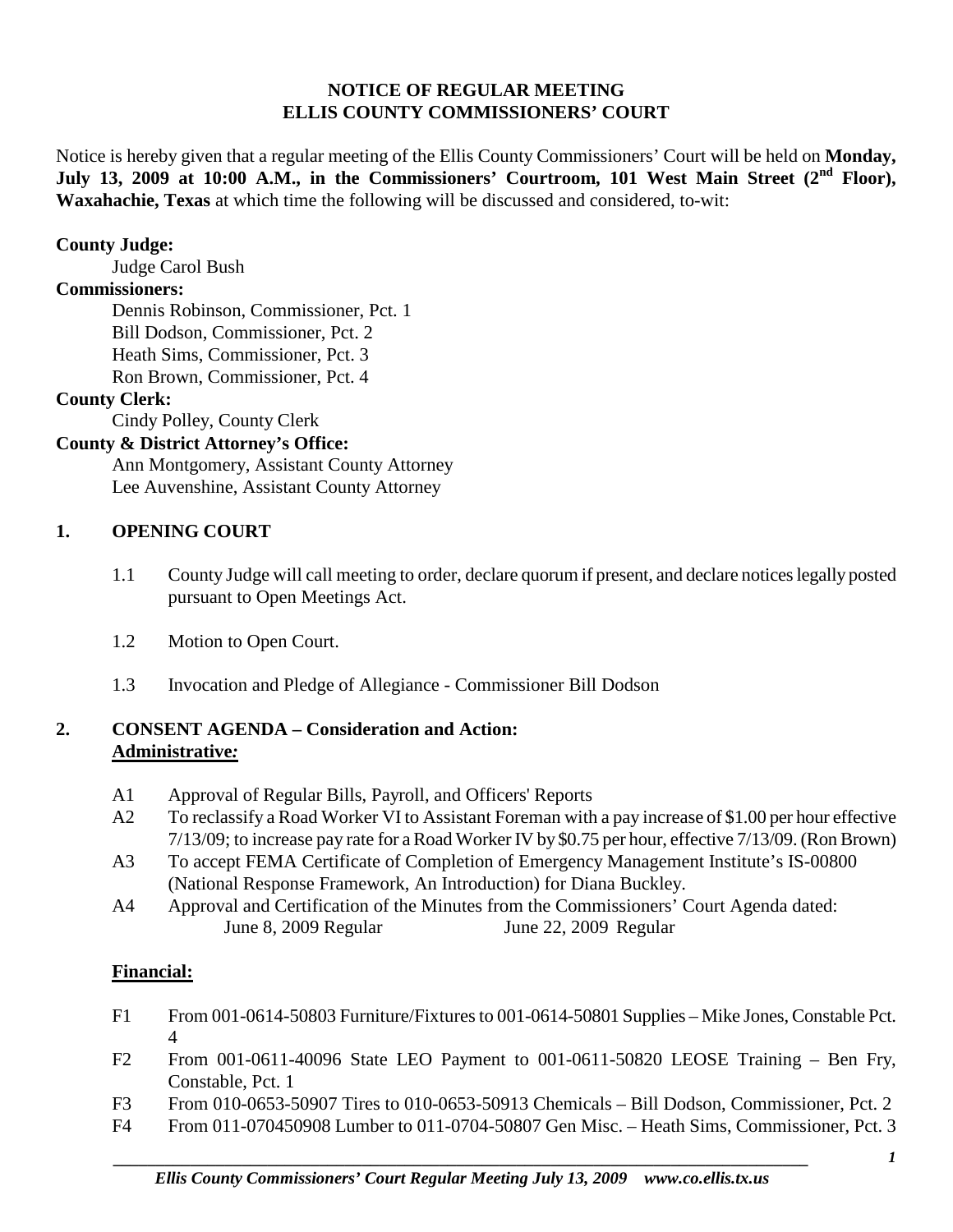- F5 From 010-0653-50807 Gen Exp, 010-0653-50908 Lumber to 010-0653-50915 Asphalt, 010-0653- 50909 Repairs/Parts – Bill Dodson, Commissioner, Pct. 2
- F6 Approve refund of overpayment to EMC Mortgage Corporation, account #232535 for \$7,843.45 payment in error (John Bridges).
- F7 From 006-0754-50807 Gen Misc. to 006-0754-50924 Soil Conservation Ron Brown, Commissioner, Pct 4
- F8 From 011-0704-50926 Debt Service to 011-0704-50807 Gen Misc. Heath Sims, Commissioner, Pct. 3
- F9 From 005-0703-50819 Computer, 005-0703-50915 Asphalt to 005-0703-50924 Soil Conservation Heath Sims, Commissioner, Pct. 3

# **Simplified Plat:**

2.1 T and J Ranch, 1 lot, Mickey and Roy Davidson, Pct. 3.

# **3. ADMINISTRATIVE**

- 3.1 Consideration and action to approve a proclamation declaring the week of July 13-July 17 as "Harold Dorsey Week in Ellis County".
	- Ron Brown, Commissioner, Pct. 4
- 3.2 Consideration and action to declare a 2001 BMW, TX license plate 996-KGL, and a 1992 Ford F-700 Armor vehicle, TX license plate 843-439, as surplus and allow for of competitive bid and sale via E-Bay auction.
	- Dennis Brearley, Sheriff's Office
- 3.3 Presentation of proposed budget requests by any department not available for the workshop on June 29 and June 30, 2009.

# **4. DEPARTMENT OF COUNTY DEVELOPMENT**

# **Consideration and action regarding the following presented by Delton Ake, Director Department of Development:**

- 4.1 Preliminary Plat Country Creek Farm, Phase 3, 7 lots, Jim Spitzer, Pct. 3.
- 4.2 To approve a variance from County of Ellis Rules, Regulations, and Specifications for Subdivisions and Manufactured Homes as it relates to fire hydrant requirement, Dawn Watson, Pct. 3.
- 4.3 Replat Whitfield Addition, lot 1, Dawn Watson, Pct. 3.
- 4.4 To approve a variance from County of Ellis Rules, Regulations, and Specifications for Subdivisions and Manufactured Homes as it relates to fire hydrant requirement, Billy Gaither, Pct. 3.
- 4.5 Replat Grahams Place, lots 1 & 2, Billy Gaither, Pct. 3.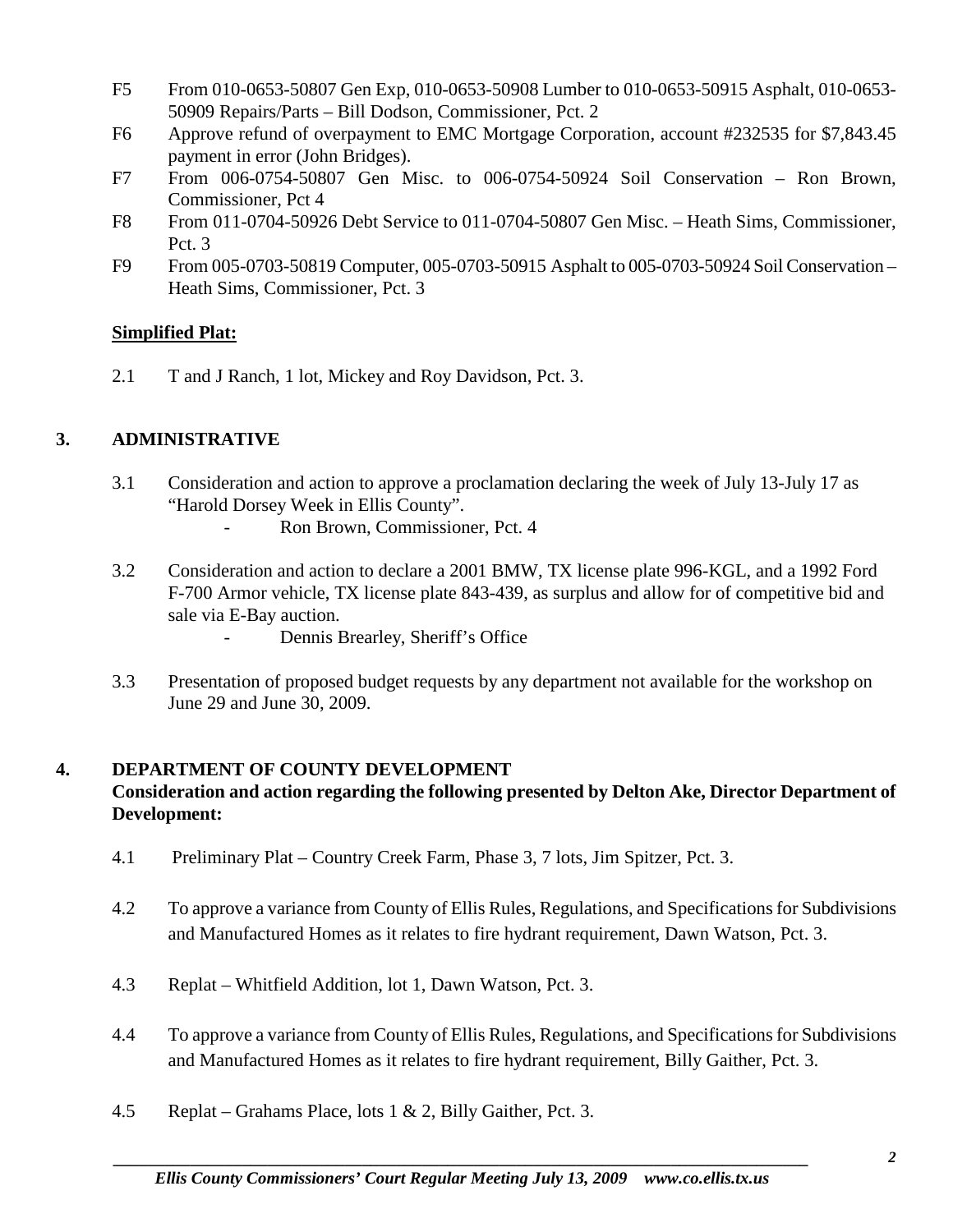4.6 To approve a variance from County of Ellis Rules, Regulations, and Specifications for Subdivisions and Manufactured Homes as it relates to utility easement , Lyle T. Jackson, Pct. 4.

### **5. RECESS TO CONVENE TO EXECUTIVE SESSION**

### **6. EXECUTIVE SESSION**

"The Commissioners' Court of Ellis County reserves the right to adjourn into **Executive Session** at any time during the course of this meeting to discuss any of the matters listed in this agenda, in the order deemed appropriate, as authorized by Texas Government Code §551.071**,** or to seek the advice of its attorney and/or other attorneys representing Ellis County on any matter in which the duty of the attorney to the - Commissioners' Court under the Texas Disciplinary Rules of Professional Conduct of the State Bar of Texas clearly conflicts with Texas Government Code Chapter 551 or as otherwise may be permitted under §551.071."

6.1 Pursuant to Section 551.072 of the Government Code, consultation with counsel regarding the possible sale or lease of real property "if deliberation in an open meeting would have a detrimental effect on the position of the governmental body in negotiations with a third person".

# **7. ADJOURNMENT OF EXECUTIVE SESSION**

### **8. ADJOURNMENT**

Signed this the 9th day of July, 2009.

\_\_\_\_\_\_\_\_\_\_\_\_\_\_\_\_\_\_\_\_\_\_\_\_\_\_\_\_\_\_\_\_\_\_\_

Carol Bush Ellis County Judge

I, the undersigned, County Clerk of the Ellis County Commissioners Court do hereby certify that the above Notice of Regular Meeting of the Ellis County Commissioners Court is a true and correct copy of said Notice, that I received said Notice, and it was posted at the doors of the Ellis County Courthouse, a place readily accessible to the general public at all times on the 9th day of July, 2009, at \_\_\_\_\_\_\_\_\_\_\_\_ a.m./p.m.

Cindy Polley, County Clerk

By\_\_\_\_\_\_\_\_\_\_\_\_\_\_\_\_\_\_\_\_\_\_\_\_\_\_\_\_\_\_\_\_\_\_

Deputy

The Commissioners Court reserves the right to consider and take action on the above agenda items in any particular order.

Anyone wishing to address the Commissioners Court concerning a posted agenda item must make a formal request by presenting a "Participation Form" to the County Clerk at least 10 minutes prior to the beginning of the meeting.

If you or your representative, have a disability that requires special arrangements and you plan to attend this public meeting, please contact the County Judge's Office at (972) 825-5011 within 72 hours of the meeting. Reasonable accommodations will be made to meet your needs at the meeting.